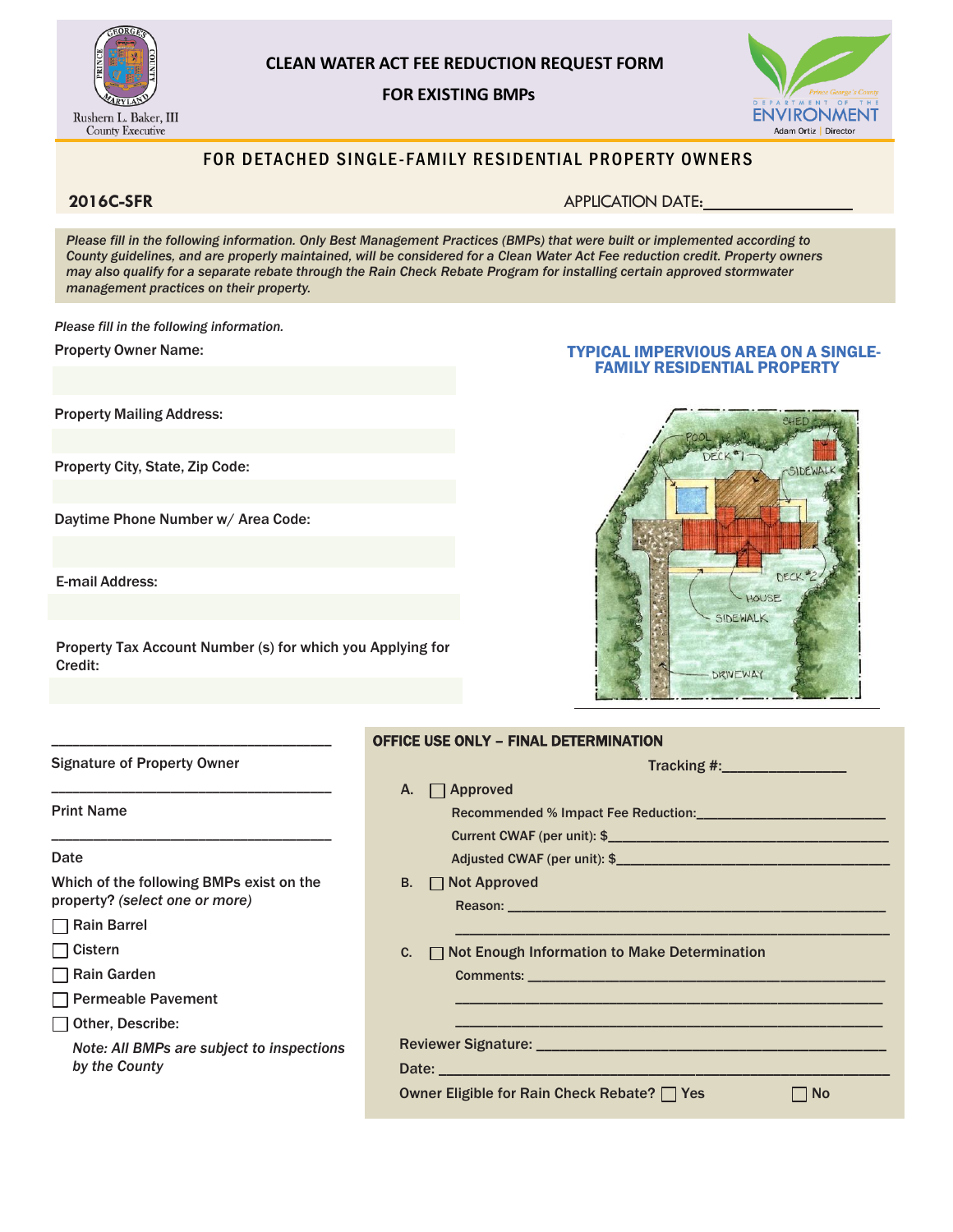

# **CLEAN WATER ACT FEE REDUCTION REQUEST FORM**



### **FOR EXISTING BMPs**

## FOR DETACHED SINGLE-FAMILY RESIDENTIAL PROPERTY OWNERS

**2016C-SFR** APPLICATION DATE:

Describe types of Impervious Areas (e.g., roof, driveway, patio, etc.) that are being treated by above BMPs:

*Note: Prince George's County promotes on-site controls for water quality and groundwater recharge using Low Impact Development/Environmental Site Design best management practice measures. The County awards credit for reducing up to 100% of the impact fee. See example on following page.*

\_\_\_\_\_\_\_\_\_\_\_\_\_\_\_\_\_\_\_\_\_\_\_\_\_\_\_\_\_\_\_\_\_\_\_\_\_\_\_\_\_\_\_\_\_\_\_\_\_\_\_\_\_\_\_\_\_\_\_\_\_\_\_\_\_\_\_\_\_\_\_\_\_\_\_\_\_\_\_\_\_\_\_\_\_\_\_\_\_\_\_\_\_\_\_\_\_\_\_\_\_\_\_\_\_\_\_ \_\_\_\_\_\_\_\_\_\_\_\_\_\_\_\_\_\_\_\_\_\_\_\_\_\_\_\_\_\_\_\_\_\_\_\_\_\_\_\_\_\_\_\_\_\_\_\_\_\_\_\_\_\_\_\_\_\_\_\_\_\_\_\_\_\_\_\_\_\_\_\_\_\_\_\_\_\_\_\_\_\_\_\_\_\_\_\_\_\_\_\_\_\_\_\_\_\_\_\_\_\_\_\_\_\_\_ \_\_\_\_\_\_\_\_\_\_\_\_\_\_\_\_\_\_\_\_\_\_\_\_\_\_\_\_\_\_\_\_\_\_\_\_\_\_\_\_\_\_\_\_\_\_\_\_\_\_\_\_\_\_\_\_\_\_\_\_\_\_\_\_\_\_\_\_\_\_\_\_\_\_\_\_\_\_\_\_\_\_\_\_\_\_\_\_\_\_\_\_\_\_\_\_\_\_\_\_\_\_\_\_\_\_\_



# EXAMPLE OF HOW COUNTY APPLIES THE CREDITS

Residential property owner "A" has a number of BMPs on their lot, including 4 rain barrels which treat the roof and a rain garden which treats the driveway. The County determines that the lot is zoned R-E, or residential Tier 3 with 2.0 Equivalent Service Units (1 Equivalent Service Unit = 2,465 square feet) of impervious area. Their Clean Water Act Fee is \$20.58 administrative fee plus \$41.80 impact fee (2.0 ESUs x \$20.90 per ESU), for a total fee of \$62.38. Property owner A applies for a fee reduction for their existing BMPs. Based on the County's assessment, it is determined that the owner qualifies for a 90% reduction in their impact fee (40% for treating their roof and 50% for treating their driveway, see Table A below). The new fees are calculated as follows:

Adjusted Fee = (Administrative Fee of \$20.58) + (\$41.80 Impact Fee - 90%) = \$24.76